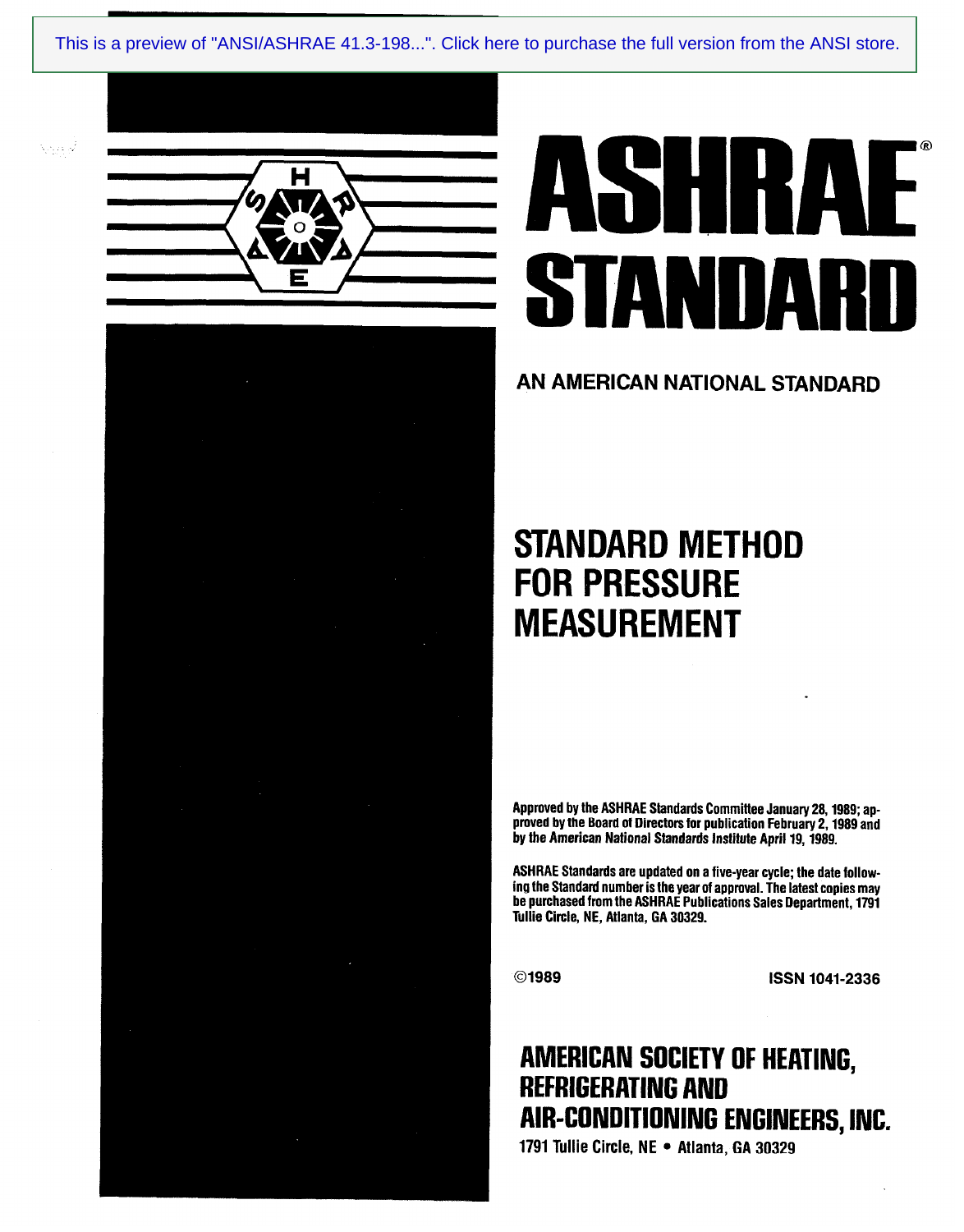Albert C. Kent, Chairman National Communication of the Mayne A. Helmer National Chairman National Chairman Wayne A. Helmer National Chairman National Chairman National Chairman National Chairman National Chairman National Charles P. Hedlin

Charles W. Hurley<br>Binod Kumar

#### ASHRAE STANDARDS COMMITTEE 1988-89

Don Virgin, Chairman (1999) 1999 - 1999 - 1999 - 1999 - 1999 - 1999 - 1999 - 1999 - 1999 - 1999 - 1999 - 1999<br>George S. Yamamoto, Vice-Chairman (1999) - 1999 - 1999 - 1999 - 1999 - 1999 - 1999 - 1999 - 1999 - 1999 - 199 George S. Yamamoto, Vice-Chairman Harvey Brickman المستخدم المستخدم المستخدم المستخدم المستخدم المستخدم المستخدم المستخدم المستخدم المستخدم المس<br>المستخدم المستخدم المستخدم المستخدم المستخدم المستخدم المستخدم المستخدم المستخدم المستخدم المستخدم المستخدم ال Donald G. Colliver and Society and Society and Society and Society and Society and Society and Society and Society and Society and Society and Society and Society and Society and Society and Society and Society and Society David R. Conover<br>Ernest C. Dowless George A. Freeman<br>Donald L. Geistert Tamami Kusuda Hans 0. Spauschus, ExO Ralph D. Lahmon Victor Goldschmidt, international Liaison Carl N. Lawson

Kevin Y. Teichman<br>A. Grant Wilson Donald G. Rich, CO

#### Jim L. Heldenbrand, Manager of Standards

#### SPECIAL NOTE

This National Voluntary Consensus Standard was developed under the auspices of the American Society of Heating, Refrigerating and Air-Conditioning Engineers (ASHRAE). Consensus is defined as "substantial agree ment reached by concerned interests according to the judgment of a duly appointed authority, after a concerted attempt at resolving objections. Consensus implies much more than the concept of a simple majority but not necessarily unanimity." This definition is according to the American National Standards Institute (ANSI) of which ASHRAE is a member.

ASHRAE obtains consensus through participation of its national and international members, associated societies and public review.

ASHRAE Standards are prepared by a Project Committee appointed specifically for the purpose of writing the Standard. The Project Committee Chairman and Vice-Chairman must be members of ASHRAE; while other members may or may not be members, all must be technically qualified in the subject area of the Standard. Every effort is made to balance the concerned interests on all Project Committees.

The Manager of Standards of ASHRAE should be contacted for:

- a. interpretation of the contents of this Standard.
- b. participation in the next review of the Standard.
- c, offering constructive criticism for improving the Standard.
- d. permission to reprint portions of the Standard.

#### ASHRAE INDUSTRIAL ADVERTISING POLICY ON STANDARDS

ASHRAE Standards are established to assist industry and the public by offering a uniform method of testing for rating purposes, by suggesting safe practices in designing and installing equipment, by providing proper definitons of this equipment and by providing other information which may serve to guide the industry. The creation of ASHRAE Standards is determined by the need for them, and conformance to them is completely voluntary.

In referring to this Standard and in marking of equipment and in advertising, no claim shall be made, either stated or implied, that the product has been approved by ASHRAE.

#### DISCLAIMER

ASHRAE uses its best efforts to promulgate standards for the benefit of the public in light of available information and accepted industry practices. However, ASHRAE does not guarantee, certify or assure the safety or performance of any products, components or systems tested, designed, installed or operated in accordance with ASHRAE's standards or that any tests conducted under its standards will be non-hazardous or free from risk.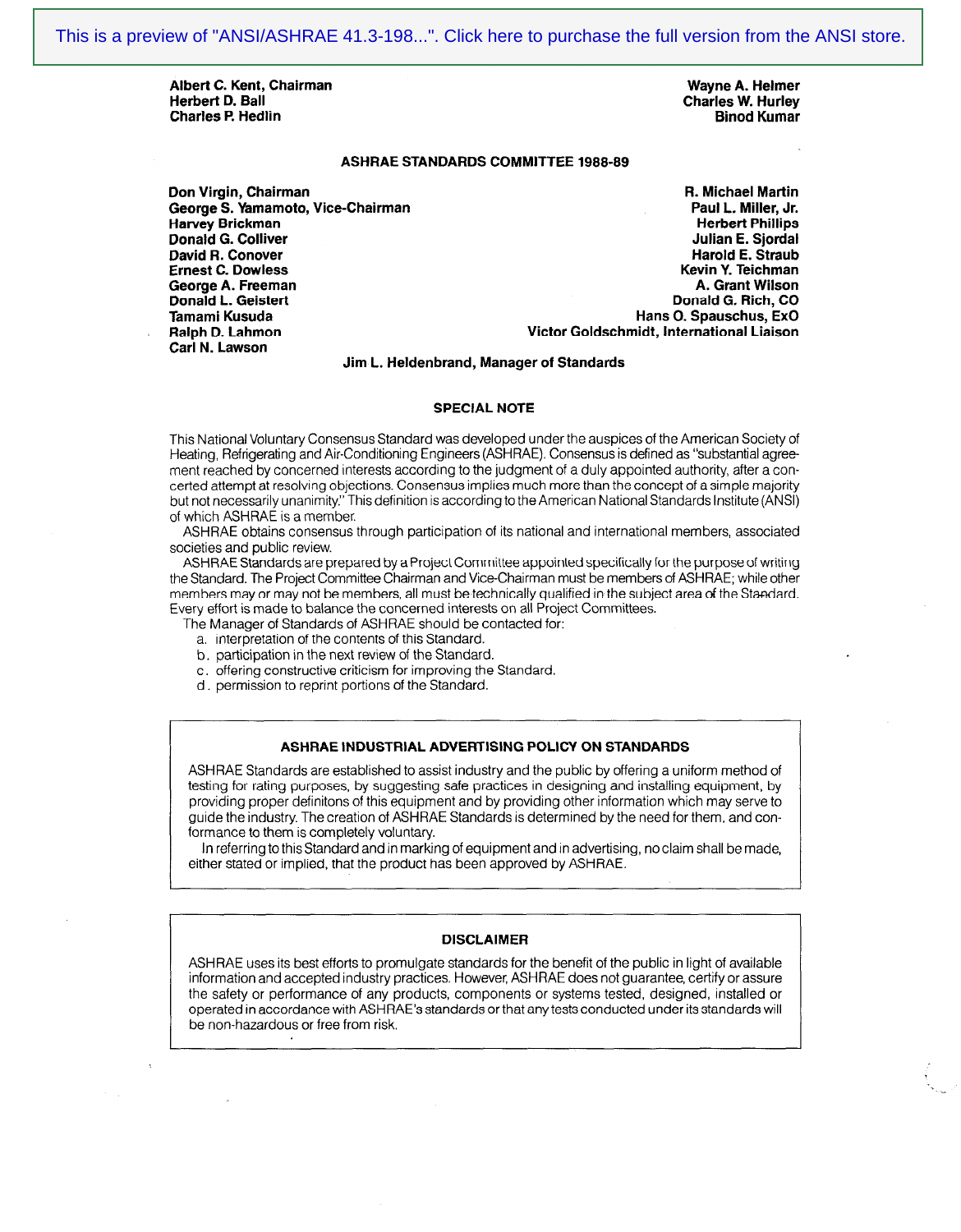[This is a preview of "ANSI/ASHRAE 41.3-198...". Click here to purchase the full version from the ANSI store.](https://webstore.ansi.org/Standards/ASHRAE/ANSIASHRAE411989?source=preview)

 $\bar{\omega}$ 

 $\cdot$ 

 $\ddot{\phantom{a}}$ 

### **CONTENTS**

|    | <b>Section</b><br>Page |  |
|----|------------------------|--|
|    |                        |  |
|    |                        |  |
|    |                        |  |
|    |                        |  |
|    |                        |  |
|    |                        |  |
|    |                        |  |
| 8. |                        |  |
|    |                        |  |
|    |                        |  |

 $\sim$